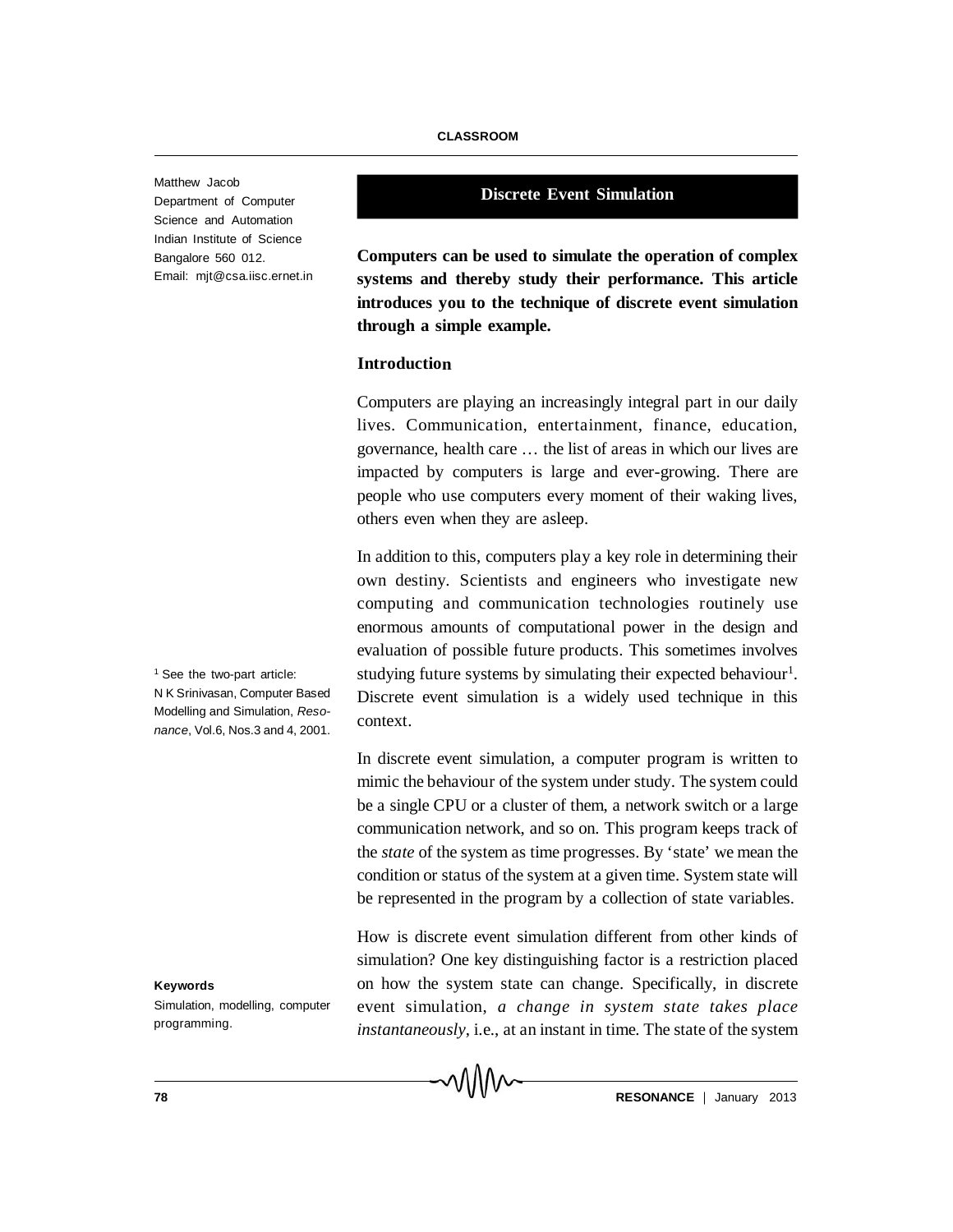can change only at such time instants; these are referred to as *events*.

#### **Example: Railway Reservation Counter**

Rather than an example from the world of computers or communications, we will choose an example system that is easy to understand. Consider a simple model of a railway reservation counter at a railway station. If you want to buy a ticket, you wait in a queue in front of the ticket seller counter; you leave with your ticket after getting service from the ticket seller. This is, of course, much simpler than the ground reality at the railway station. In our simple model, the railway reservation counter is abstracted down to a queue (of waiting customers) and a server (the ticket seller), as shown in *Figure* 1.

Suppose that we are interested in learning more about the characteristics of both the queue and the server. For example, the average time that customers spent in the system, the percentage of time that the ticket seller was busy, and you can think of other interesting possibilities. For this purpose, we could describe the state of the system at a given instant in time by (i) a queue of waiting customers, and (ii) a flag indicating whether or not the server is busy. We will refer to these two state variables as CustomerQueue and ServerFlag. Associated with each customer in the queue, the program would record the instant in time when that customer arrived as well as how much service time his request will require.

Let us next consider what events can cause the state of the system to change. We must consider both the state of the queue and that



CPU simulators of future processors simulate program execution to estimate execution time, energy consumption and even how hot the CPU will become.

**Figure 1.** Simple model of Railway Reservation Counter.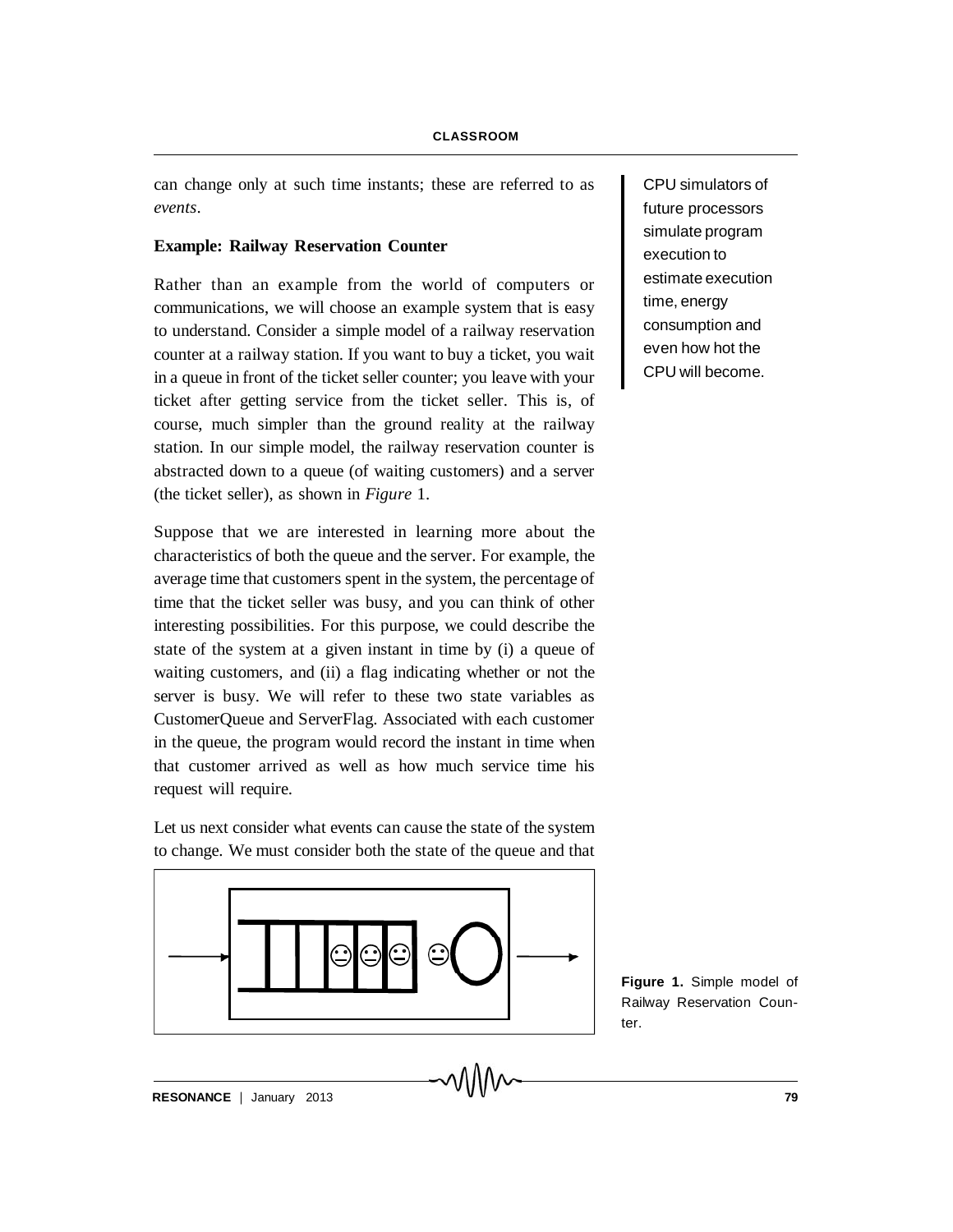#### **CLASSROOM**

Network simulators are useful in the design and configuration of computer communication networks, taking different kinds of network components into account.

of the server. How does the state of the queue change? The state of the queue clearly changes when a new customer arrives at the railway station to purchase a ticket and joins the queue. It also changes when a customer finishes getting service and leaves, making way for the customer at the front to leave the queue and be served. How does the state of the server change? The state of the server changes from idle to busy when a new customer arrives at the railway station and finds the queue empty; this lucky new customer will not have to wait in the queue and will get service immediately. The state of the server will change from busy to idle if the queue is empty when a customer leaves after getting service; that is, there are no waiting customers and the server becomes idle.

This quick analysis reveals that changes to the state of the queue and server happen in response to two types of events: (i) a new customer arrives, and (ii) a customer leaves after getting service. We will refer to these two types of events as CustomerArrival and CustomerDeparture.

# **Discrete Event Simulation Algorithm**

After determining the appropriate state variables and events based on our understanding of the system under study and the objectives of the study, we can apply the discrete event simulation algorithm in our simulation program.

Pseudo-code for this algorithm is shown below.

Algorithm DiscreteEventSimulation 1. Initialize the state variables 2. Initialize the 'collection of pending events' 3. Initialize the simulation clock 4. while (there are pending events to be handled) Remove the pending event (E) with the smallest timestamp (**t)** Set simulation clock to that time **t** Execute the event handler for event E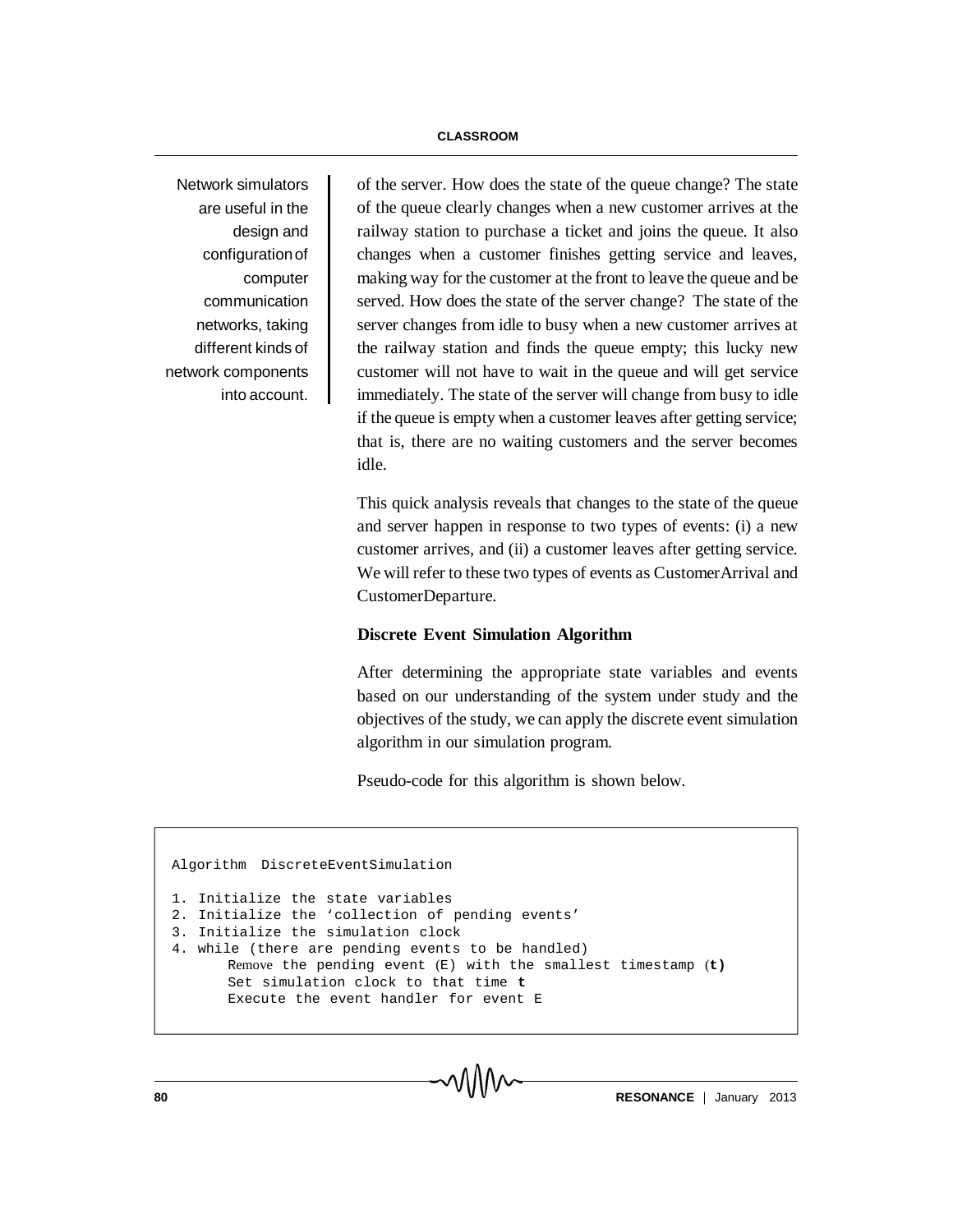### **CLASSROOM**

As you can see, the pseudo-code is made up of a few initialization statements and a while loop. It uses a simulation clock, a collection of pending events and event handlers for the different types of events used during the simulation.

Recall that a discrete event simulation mimics the state of the system as it progresses over time. The simulation clock keeps track of the progress in time. It is typically initialized to 0 and increases during the execution of the simulation. During execution of a discrete event simulation, system state can change only at the distinct instants of time associated with events. The algorithm steps from event to event in increasing order of time, making appropriate changes to the state variables. The change in state is implemented through execution of an event handler function associated with the event type. It is the responsibility of the programmer to write an event handler function for each type of event, as well as to declare and initialize the required state variables.

What is the 'collection of pending events'? It is the data structure used by the discrete event simulation algorithm to keep track of the events that are yet to be mimicked as the discrete event simulation progresses over time. It may be possible to initialize this collection with all of the events that occur during the time interval under study. In some cases, this may not be possible; certain events may get added to the collection of pending events while the discrete event simulation program is running, *during the execution of event handlers*. The implementation of the 'collection of pending events' must include a function for this purpose. We will refer to this function as ScheduleEvent (eventType, timestamp), the two parameters specifying the type of the newly created event and its associated time. From the first step in the algorithm's while loop, it is clear that the implementation of the 'collection of pending events' must also provide a function to identify and delete the pending event with the smallest timestamp.

A discrete event simulation mimics the state of the system as it progresses over time.

Discrete event simulation is also used to study systems inmanufacturing, logistics, finance, etc.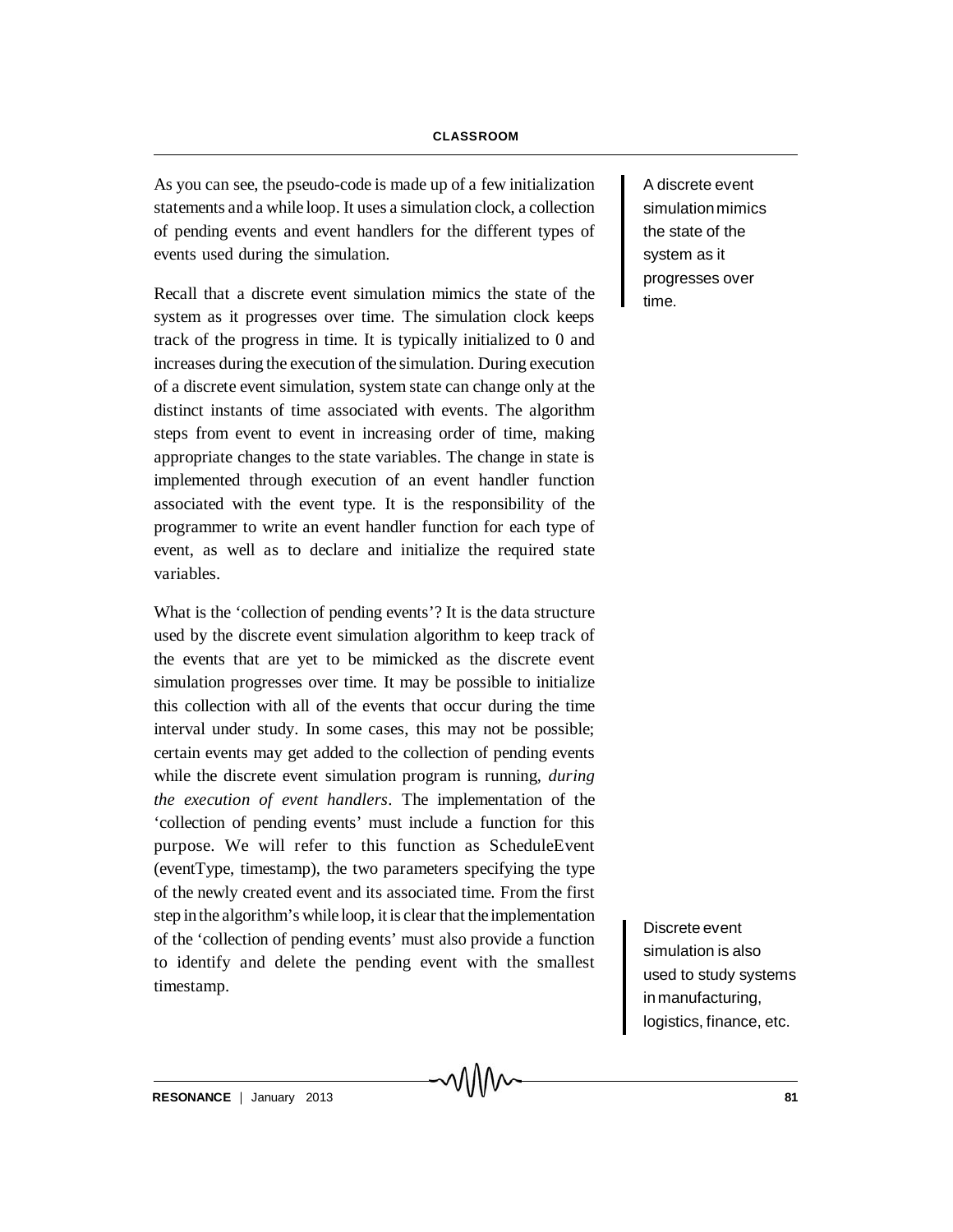It was mentioned that the simulation clock is typically initialized to 0 and increases during the execution of the simulation. Can it not move forward and backward in time? For example, you could write a simulation program with an event handler which, while processing an event with timestamp 15 generates an event with timestamp 10. When the simulation runs, the simulation clock would step back from 15 to 10 when this new event is handled! The question to ask ourselves here is: Would such an event handler be meaningful in a real world scenario? Is it possible for an incident that is happening right now to change the state of the world as it was yesterday? If not, such an event handler would not be written.

### **Return to Example: Railway Reservation Counter**

Our simple model of the railway reservation counter uses two state variables, CustomerQueue and ServerFlag. We can initialize CustomerQueue to Empty and ServerFlag to Idle, reflecting the situation just prior to the counter opening in the morning. Our simple model involves two types of events, CustomerArrival and CustomerDeparture. We must now implement the event handlers for these event types.

Recall that associated with each arriving customer, we have two pieces of information – the time at which he arrives into the system and the amount of server time that will be required to satisfy his purchase requirements. The event handler for event type CustomerArrival could work as follows: if the server is idle at the time of arrival of the new customer, it can immediately provide service to this lucky customer. This customer starts getting service at time **t**, his arrival time at the counter. His service time requirement is known. So, we can schedule a CustomerDeparture event for his departure from the system as part of this event handler. On the other hand, if the server is busy, an entry for the new customer must be inserted into the CustomerQueue of waiting customers.

MM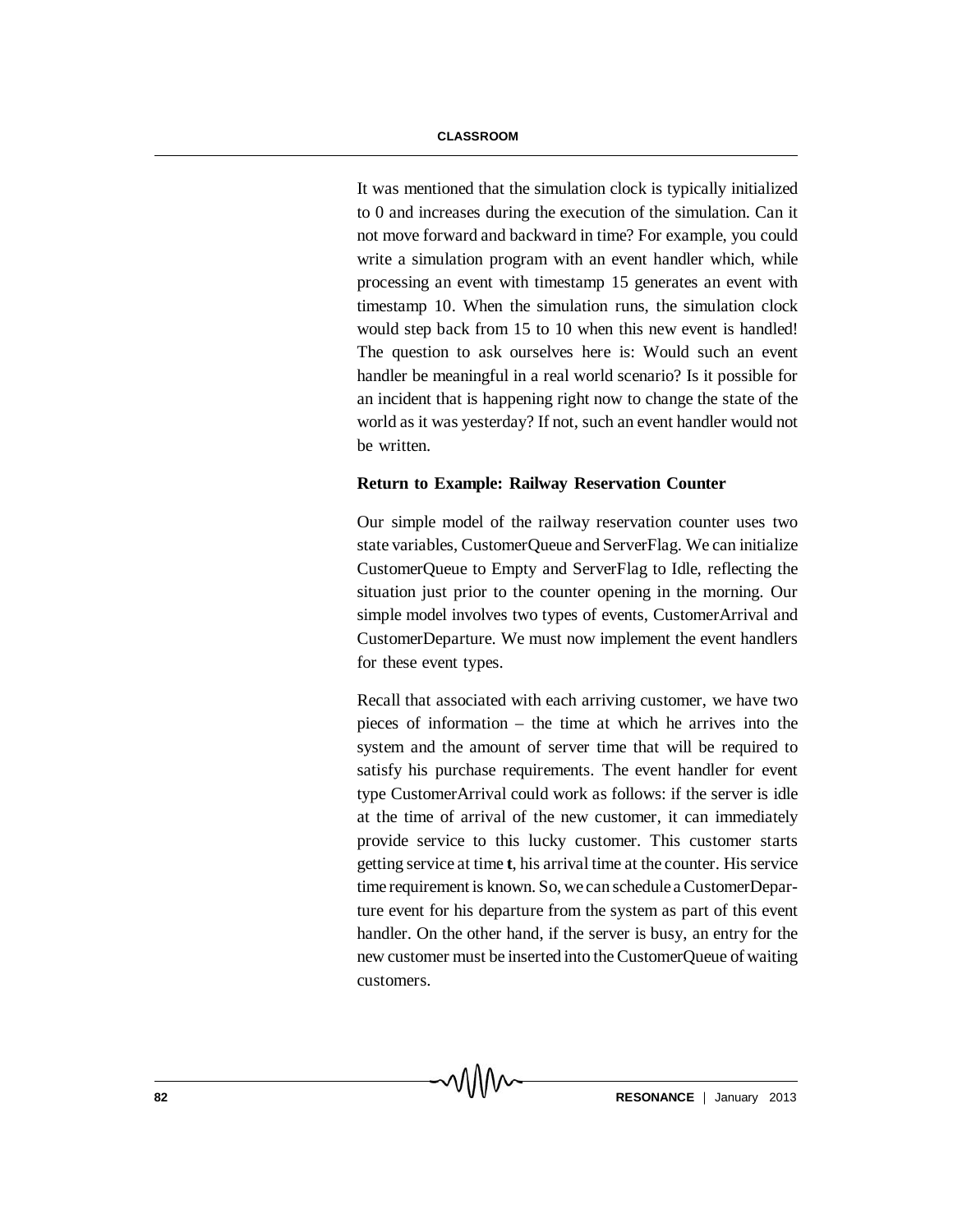```
eventHandler CustomerArrival(time t)
if (the server is idle)
       Set ServerFlag to Busy, serving the new customer
       Schedule the CustomerDeparture event for this customer
at time t+service time required
else
       Insert an entry (arrivaltime=t, serviceTime) for the new
               customer into the CustomerQueue
```
The event handler for event type CustomerDeparture is equally simple: it checks whether the CustomerQueue is empty, in which case the status of the server must be set to Idle with the departure of the customer. On the other hand, if the CustomerQueue is not empty, then the next customer in the CustomerQueue can receive service starting at time **t**.

```
eventHandler CustomerDeparture(time t)
if (the CustomerQueue is empty)
       Set ServerFlag to Idle
else
       Delete C, the next customer in the CustomerQueue
       Customer C will receive service starting at time t
       Schedule the CustomerDeparture event for customer C
             at time t+C.service time required
```
nnny

Our programming job is not done – the simulation program does not explicitly keep track of customer or server events; so, it does not meet our objectives of determining the average time a customer spends in the system and the percentage of time that the server was busy. This will require adding some accounting variables into our program, initializing and updating them appropriately in the event handlers. For example, to determine the average customer time in the system, we could add two more variables, TotalNumberOfCustomersServed and TotalCustomer TimeIn System, both initialized to 0 and incremented appropriately in the handler for events of type CustomerDeparture. Our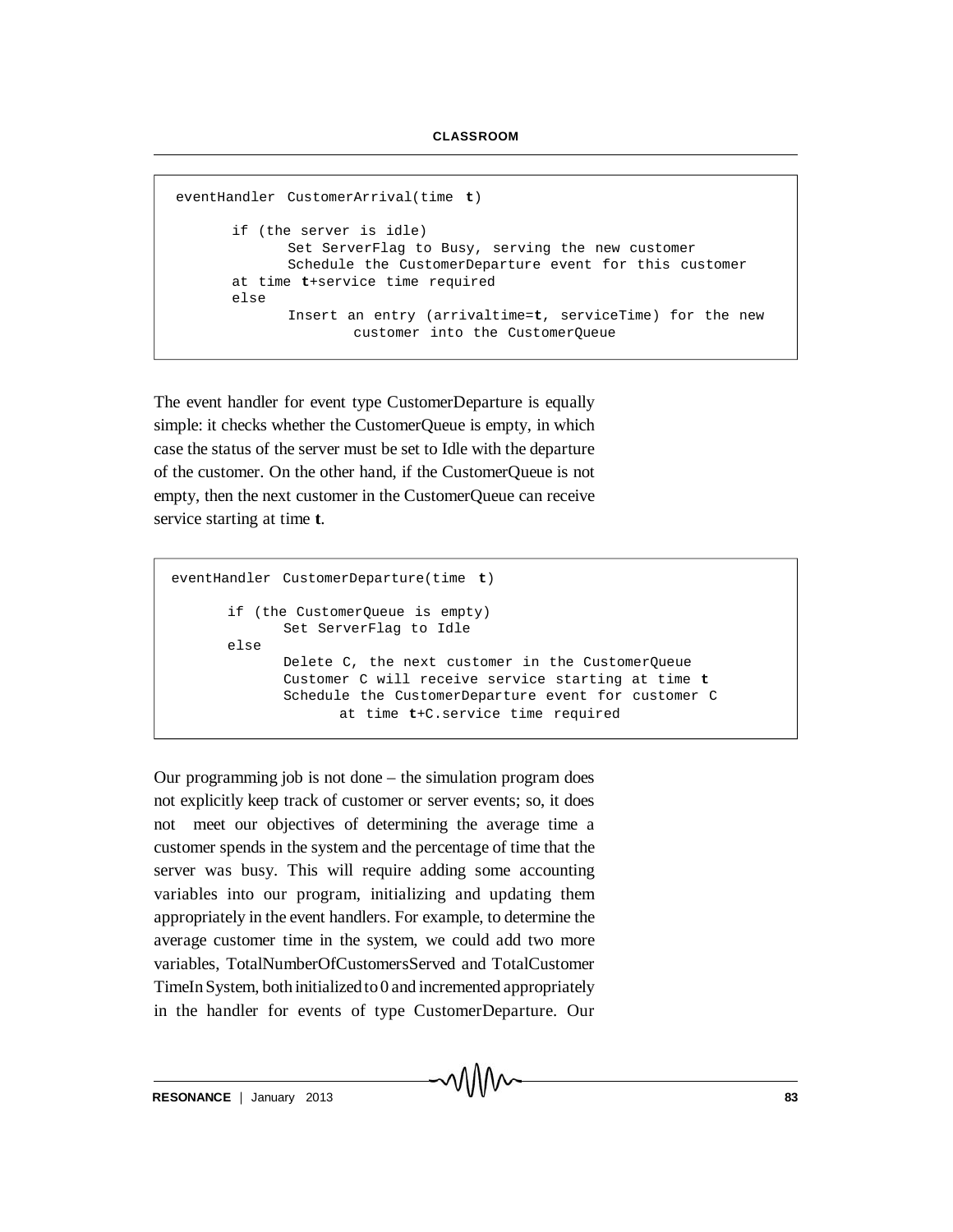simulation program could then be written to print out the average time that a customer spends in the system, calculated as TotalCustomer TimeInSystem divided by Total NumberOf CustomersServed, before terminating. The percentage of time that the server was busy, or other measurements of interest that one can think of, can be handled in a similar fashion.

### **Generation of Pending Events**

In our implementation of a discrete event simulation program for our study of the railway reservation counter, there are two types of events – CustomerArrival and CustomerDeparture. The events of type CustomerDeparture are generated dynamically within our event handlers. But, how will the events of type CustomerArrival be generated?

One possibility would be to gather and record the required information at the actual railway reservation counter. Our simulation program could then use this data to initialize its 'collection of pending events', say with all of the customer arrival events. This approach is widely used in the simulation of computer memory systems and is known as *trace driven* simulation; a trace is a record of the (timestamped) events observed on an actual system.

Another possibility would be to try and generalize the information contained in a trace. For example, an expert in railway reservation systems might tell you that *the time intervals between customer arrivals* (i.e., customer inter-arrival times) can be modeled as being exponentially distributed. Under this assumption, you could develop the discrete event simulation program using a random number generator to generate the next CustomerArrival event from within the CustomerArrival event handler itself. The use of random number generators in discrete event simulation is common and is known as *stochastic simulation*.

# **How the Railway Counter Simulation Progresses**

Let us now consider a small simulation run to better understand

Commonly used random number generators produce sequences of values by applying carefully designed arithmetic expressions, and are therefore called pseudorandom number generators.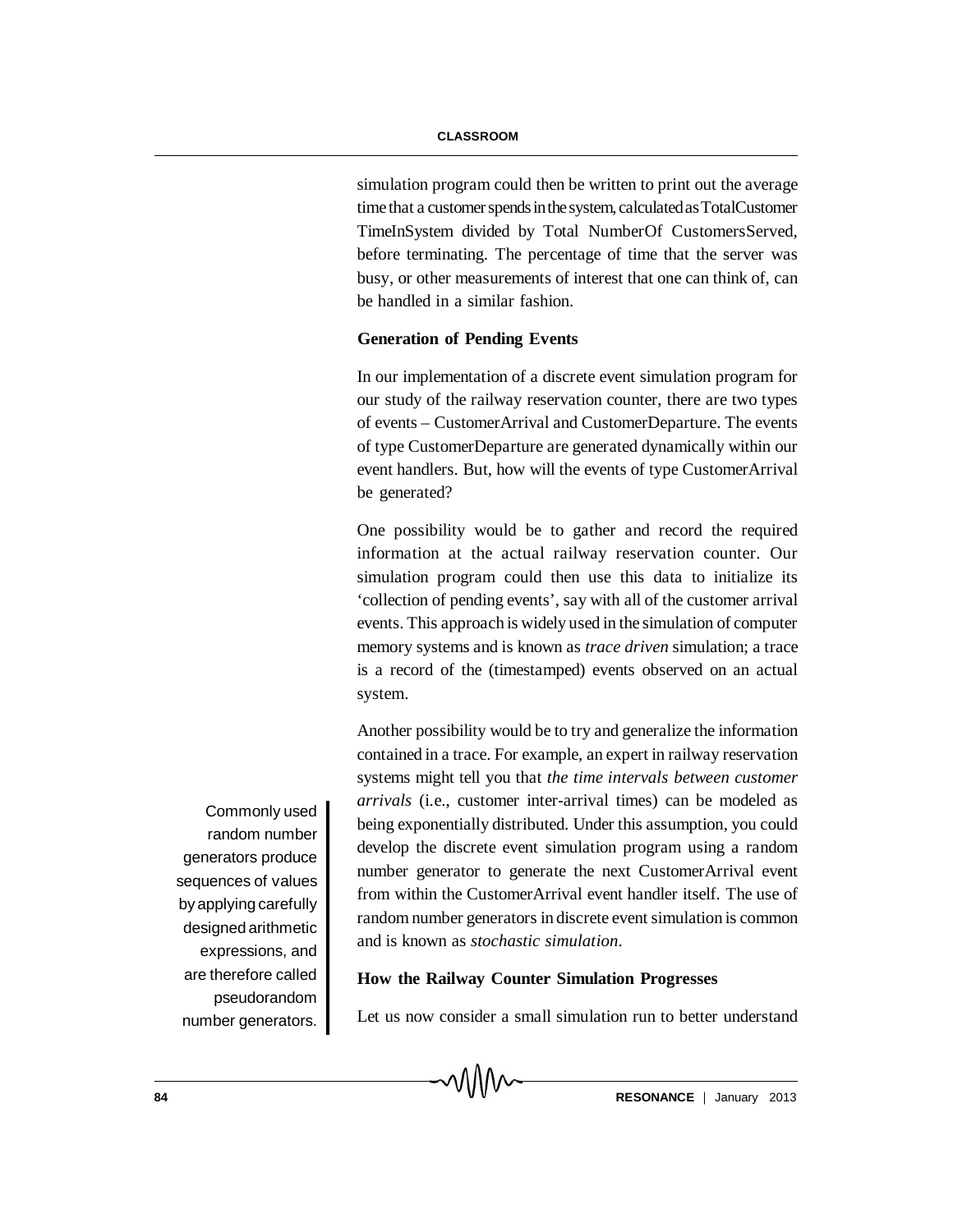**CLASSROOM**



**Figure 2.** Example of how simulation progresses.

how our discrete event simulation of a railway reservation counter progresses. Suppose that the collection of pending events is initialized with 2 events as shown in *Figure* 2 – the arrival at time  $t = 5$  of customer 1 (who will require a service time of 6 units at the counter) and the arrival at time  $t = 9$  of Customer 2 (who will require a service time of 3 units at the counter). The figure shows the simulation clock line, running from top to bottom. Events are shown underlined and in bold.

Initially, ServerFlag is Idle and the CustomerQueue empty. The lowest timestamp event is that for the arrival of customer 1 at  $t =$ 5, as a result of which the CustomerArrival event handler is executed. In this handler, ServerFlag is changed to Busy and a CustomerDeparture event for customer 1 is generated with timestamp  $t = 11$ . The arrival event for customer 2 will be handled next. As ServerFlag is now Busy, this new customer gets inserted into the CustomerQueue. The Discrete Event Simulation loop next processes the departure event for customer 1 which has timestamp  $t = 11$ , and so on.

Observe that the Server was idle from  $t = 0$  until  $t = 5$  and busy from  $t = 5$  until  $t = 14$ . Customer 1 spent time from  $t = 5$  until  $t =$ 11 in the system, while customer 2 spent time from  $t = 9$  until  $t =$ 14 in the system.